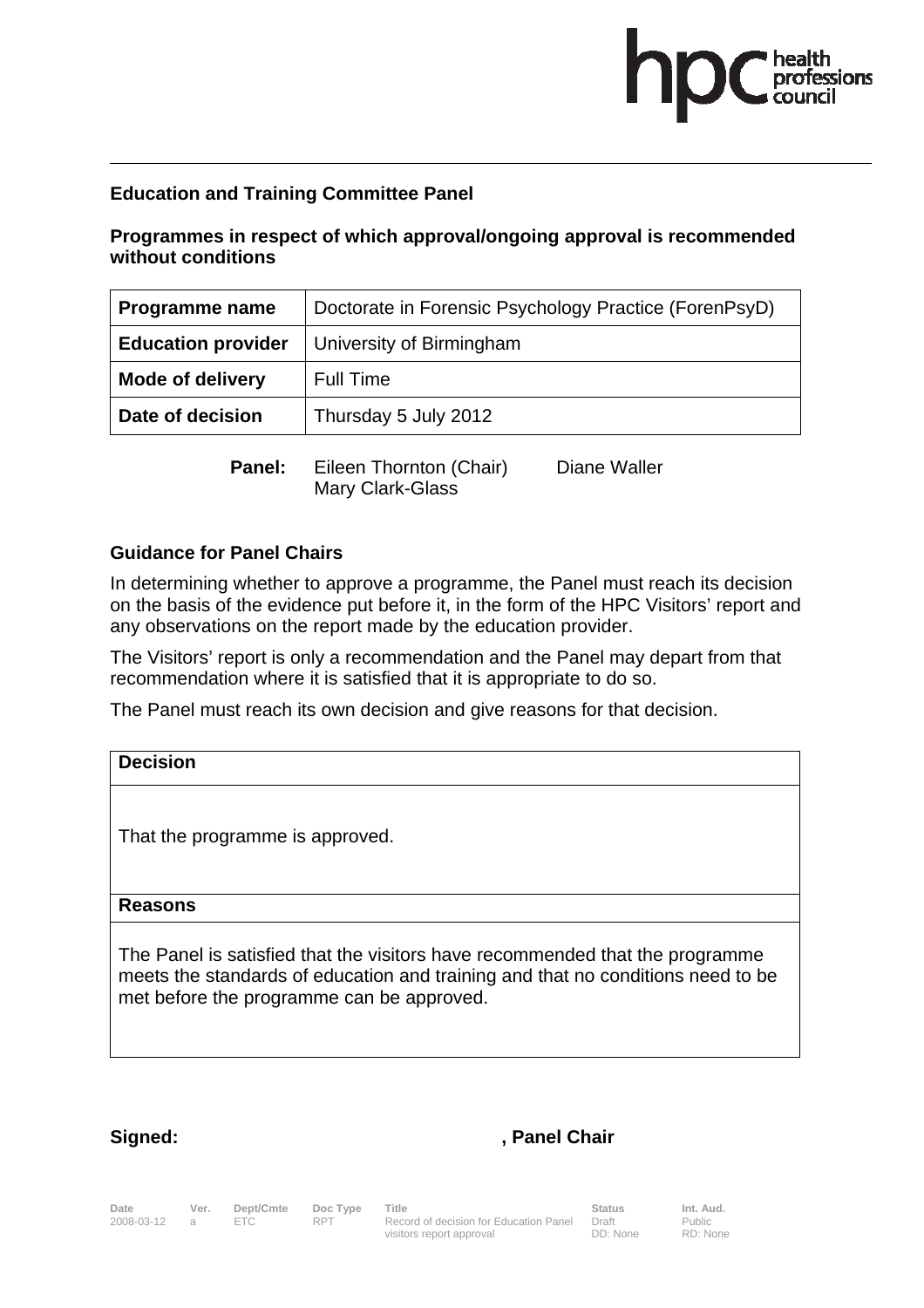# health<br>professions

## **Education and Training Committee Panel**

**Programmes in respect of which approval/ongoing approval is recommended without conditions** 

| Programme name            | Doctorate in Forensic Psychology Practice (ForenPsyD) |
|---------------------------|-------------------------------------------------------|
| <b>Education provider</b> | University of Birmingham                              |
| <b>Mode of delivery</b>   | <b>Part Time</b>                                      |
| Date of decision          | Thursday 5 July 2012                                  |
| Panel:                    | Eileen Thornton (Chair)<br>Diane Waller               |

**Guidance for Panel Chairs** 

In determining whether to approve a programme, the Panel must reach its decision on the basis of the evidence put before it, in the form of the HPC Visitors' report and any observations on the report made by the education provider.

The Visitors' report is only a recommendation and the Panel may depart from that recommendation where it is satisfied that it is appropriate to do so.

The Panel must reach its own decision and give reasons for that decision.

Mary Clark-Glass

| <b>Decision</b>                                                                                                                                                                                              |
|--------------------------------------------------------------------------------------------------------------------------------------------------------------------------------------------------------------|
| That the programme is approved.                                                                                                                                                                              |
| <b>Reasons</b>                                                                                                                                                                                               |
| The Panel is satisfied that the visitors have recommended that the programme<br>meets the standards of education and training and that no conditions need to be<br>met before the programme can be approved. |

### Signed: **Signed:** , Panel Chair

Date Ver. Dept/Cmte Doc<sup>Type</sup> Title **Status Status Int. Aud.** Date Ver. Dept/Cmte Doc Type Title<br>2008-03-12 a ETC RPT Record of decision for Education Panel visitors report approval

Public RD: None